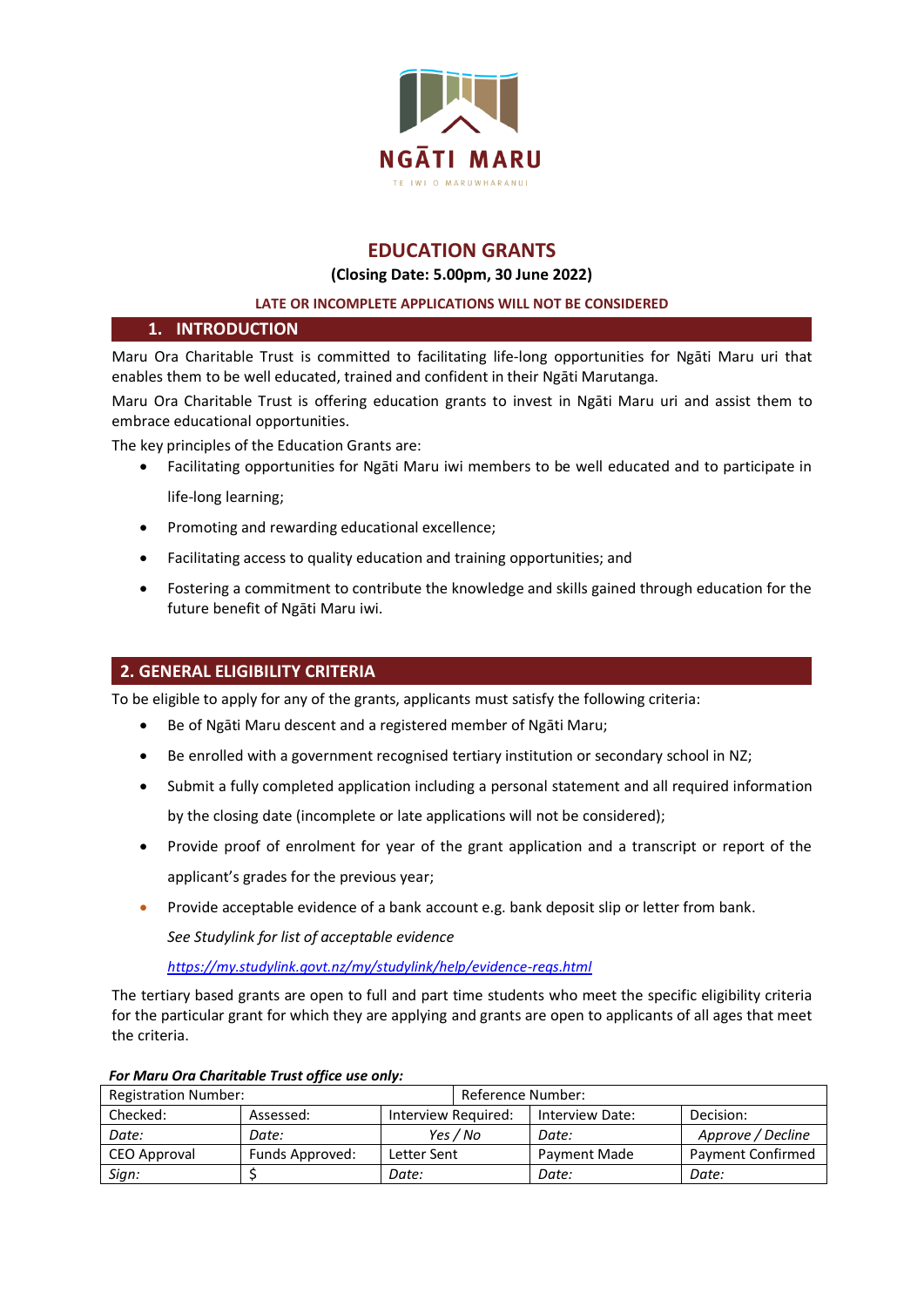

| <b>APPLICATION FORM</b>                     |                                 |             |                       |  |  |  |  |  |
|---------------------------------------------|---------------------------------|-------------|-----------------------|--|--|--|--|--|
| YOU<br><b>ARE</b><br><b>WITH NGATI MARU</b> | <b>REGISTERED</b><br><b>YES</b> | <b>NO</b>   | <b>EMAIL</b>          |  |  |  |  |  |
| <b>SURNAME</b>                              |                                 |             | <b>HOME PHONE</b>     |  |  |  |  |  |
| <b>FIRST NAME(S)</b>                        |                                 |             | <b>MOBILE PHONE</b>   |  |  |  |  |  |
| <b>DATE OF BIRTH</b>                        | DD/MM/YYYY                      | <b>AGE</b>  | <b>POSTAL ADDRESS</b> |  |  |  |  |  |
| <b>GENDER (TICK)</b>                        | <b>FEMALE</b>                   | <b>MALE</b> |                       |  |  |  |  |  |

| <b>BANK ACCOUNT DETAILS (attach acceptable evidence)</b> |      |               |                       |        |  |  |  |
|----------------------------------------------------------|------|---------------|-----------------------|--------|--|--|--|
| <b>Bank Account Number</b>                               | Bank | <b>Branch</b> | <b>Account Number</b> | Suffix |  |  |  |
| <b>Account Name</b>                                      |      |               |                       |        |  |  |  |

# **SECONDARY SCHOOL GRANT**

| <b>EDUCATION DETAILS AND ENROLMENT CONFIRMATION</b> |                                                                                          |               |  |                          |  |                 |                  |  |
|-----------------------------------------------------|------------------------------------------------------------------------------------------|---------------|--|--------------------------|--|-----------------|------------------|--|
| <b>National Student Number (NSN)</b>                |                                                                                          |               |  |                          |  |                 |                  |  |
| <b>Name of Secondary School</b>                     |                                                                                          |               |  |                          |  |                 |                  |  |
| <b>School Address</b>                               |                                                                                          |               |  |                          |  |                 |                  |  |
| <b>School Contact Number</b>                        |                                                                                          |               |  | <b>School Email</b>      |  |                 |                  |  |
| <b>Students' Year of Study</b>                      |                                                                                          | Year 11       |  | Year 12                  |  |                 | Year 13          |  |
|                                                     |                                                                                          |               |  | <b>EDUCATION HISTORY</b> |  |                 |                  |  |
| <b>Yr 9 Secondary School</b>                        |                                                                                          |               |  |                          |  |                 |                  |  |
| <b>Yr 10 Secondary School</b>                       |                                                                                          |               |  |                          |  |                 |                  |  |
| <b>Certificates and Other</b>                       |                                                                                          |               |  |                          |  |                 |                  |  |
| <b>Achievements or Awards</b>                       |                                                                                          |               |  |                          |  |                 |                  |  |
|                                                     |                                                                                          |               |  |                          |  |                 |                  |  |
|                                                     |                                                                                          |               |  |                          |  |                 |                  |  |
| <b>Enrolment</b>                                    | Please provide documentation to verify your enrolment with this secondary school (eg:    |               |  |                          |  |                 |                  |  |
|                                                     | enrolment confirmation letter, enrolment documentation)                                  |               |  |                          |  |                 |                  |  |
| <b>Achievement</b>                                  | Please provide copies of your most recent NCEA or equivalent exam results. Please do not |               |  |                          |  |                 |                  |  |
|                                                     | send each individual credit or unit standard.                                            |               |  |                          |  |                 |                  |  |
| <b>Proficiency in Te Reo Maori</b>                  |                                                                                          | <b>Fluent</b> |  | Intermediate             |  | <b>Beginner</b> | <b>No Te Reo</b> |  |

# **PERSONAL STATEMENT**

| What are your education goals for the next 5 years and what Ngati Maru Iwi activities or kaupapa would interest<br>you? (100 words) |  |  |  |  |  |  |
|-------------------------------------------------------------------------------------------------------------------------------------|--|--|--|--|--|--|
|                                                                                                                                     |  |  |  |  |  |  |
|                                                                                                                                     |  |  |  |  |  |  |
|                                                                                                                                     |  |  |  |  |  |  |
|                                                                                                                                     |  |  |  |  |  |  |
|                                                                                                                                     |  |  |  |  |  |  |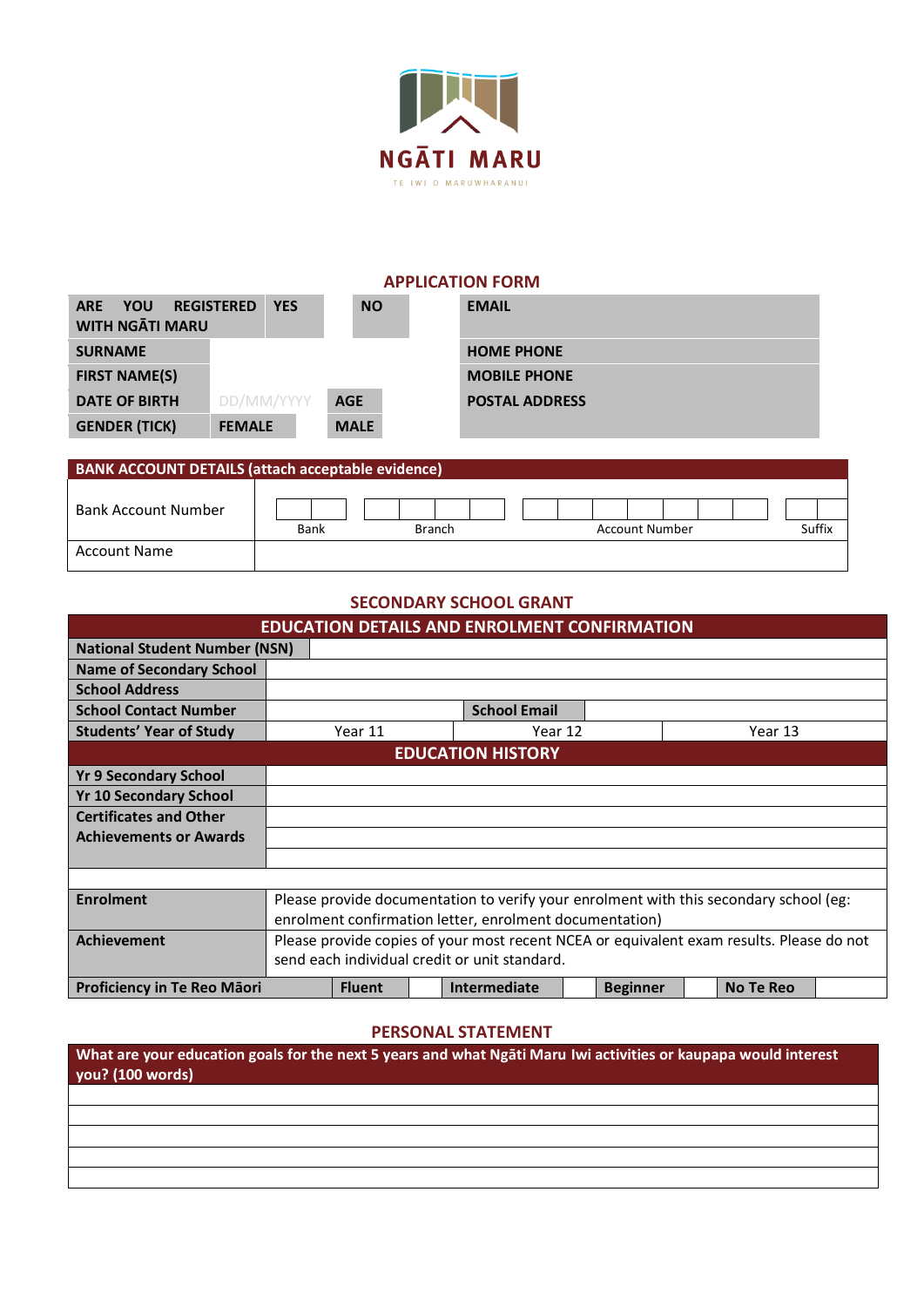

# **How do you see yourself contributing to Ngāti Maru Iwi in the future? (100 words)**

# **TERTIARY GRANT**

| <b>Name of Tertiary Institution</b>        |                                                                                                    |                                                                            |                        |                           |                 |       |                        |  |  |
|--------------------------------------------|----------------------------------------------------------------------------------------------------|----------------------------------------------------------------------------|------------------------|---------------------------|-----------------|-------|------------------------|--|--|
| <b>Tertiary Institution Address</b>        |                                                                                                    |                                                                            |                        |                           |                 |       |                        |  |  |
| <b>Tertiary Institution Contact Number</b> |                                                                                                    |                                                                            | <b>Email</b>           |                           |                 |       |                        |  |  |
| <b>Name of Qualification</b>               |                                                                                                    |                                                                            |                        |                           |                 | Level |                        |  |  |
| <b>Qualification Length</b>                | <b>Qualification Progress</b>                                                                      |                                                                            |                        |                           |                 |       |                        |  |  |
| <b>Qualification Type (eg: Degree)</b>     |                                                                                                    |                                                                            | <b>Part-Time Study</b> |                           |                 |       | <b>Full Time Study</b> |  |  |
| <b>Course Start Date</b>                   |                                                                                                    |                                                                            |                        | <b>Course Finish Date</b> |                 |       |                        |  |  |
| <b>Annual Course Fees</b>                  |                                                                                                    |                                                                            |                        | <b>Estimated Course</b>   |                 |       |                        |  |  |
|                                            |                                                                                                    |                                                                            | Costs                  |                           |                 |       |                        |  |  |
| <b>Enrolment</b>                           |                                                                                                    | Please provide documentation to verify your enrolment with this tertiary   |                        |                           |                 |       |                        |  |  |
|                                            |                                                                                                    | institution (eg: enrolment confirmation letter, enrolment documentation,   |                        |                           |                 |       |                        |  |  |
|                                            |                                                                                                    | study link agreement)                                                      |                        |                           |                 |       |                        |  |  |
| <b>ASPIRATIONS AND ACHIEVEMENT</b>         |                                                                                                    |                                                                            |                        |                           |                 |       |                        |  |  |
| What are your career aspirations?          |                                                                                                    |                                                                            |                        |                           |                 |       |                        |  |  |
|                                            |                                                                                                    |                                                                            |                        |                           |                 |       |                        |  |  |
| <b>Achievement</b>                         |                                                                                                    | Please provide certified copies of your academic transcript including your |                        |                           |                 |       |                        |  |  |
|                                            | most recent results. Please do not send each individual unit standard.                             |                                                                            |                        |                           |                 |       |                        |  |  |
|                                            | <b>OTHER GRANTS/SCHOLARSHIPS/AWARDS</b>                                                            |                                                                            |                        |                           |                 |       |                        |  |  |
| <b>Please list:</b>                        |                                                                                                    |                                                                            |                        |                           |                 |       |                        |  |  |
| Grant/Amount/Date/Organisation             |                                                                                                    |                                                                            |                        |                           |                 |       |                        |  |  |
|                                            |                                                                                                    |                                                                            |                        |                           |                 |       |                        |  |  |
|                                            |                                                                                                    |                                                                            |                        |                           |                 |       |                        |  |  |
|                                            |                                                                                                    |                                                                            |                        |                           |                 |       |                        |  |  |
| Proficiency in Te Reo Māori                | <b>Fluent</b>                                                                                      |                                                                            | <b>Intermediate</b>    |                           | <b>Beginner</b> |       | <b>No Te Reo</b>       |  |  |
|                                            |                                                                                                    | <b>PERSONAL STATEMENT</b>                                                  |                        |                           |                 |       |                        |  |  |
|                                            | Provide a brief statement of how your studies or research will benefit Ngāti Maru Iwi in Taranaki. |                                                                            |                        |                           |                 |       |                        |  |  |
|                                            |                                                                                                    |                                                                            |                        |                           |                 |       |                        |  |  |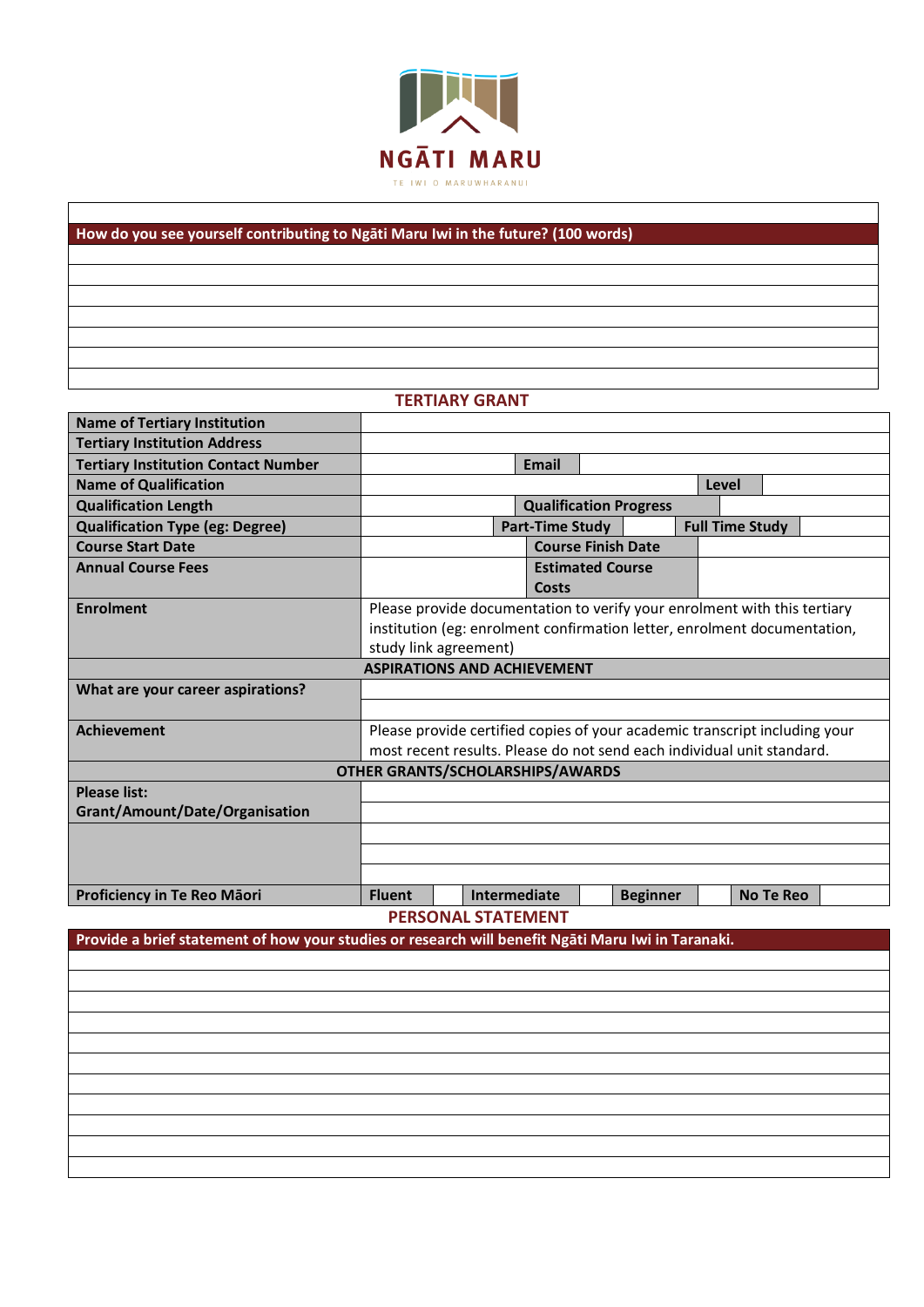

# **How do you see yourself contributing to Ngāti Maru Iwi in the future? How does your field of study or research connect with Ngāti Maru strategic goals and assist Ngāti Maru to achieve its commercial and cultural objectives?**

# **GUIDELINES**

- **1.** Applications for Secondary School Education grants and Tertiary Education grants open 20th June 2022 and close on 30<sup>th</sup> June 2022.
- 2. Applicants are eligible to receive one grant in a calendar year.
- 3. All applications will be reviewed for completeness and satisfaction of the application criteria. Any applications that are incomplete or do not satisfy the application criteria will not be considered. Applicants will be informed that their application has been unsuccessful.
- 4. Tertiary grant applicants will receive 50% of the available grant if they are studying part time.
- 5. All applications will be presented to the Grants Committee to review and the successful applications will be approved within the available budget.
- 6. Applicants may be required to participate in an interview. While the preference is for the applicant to do this in person, the Grants Committee will consider 'virtual' interviews if requested (ie: Zoom, Teams, etc).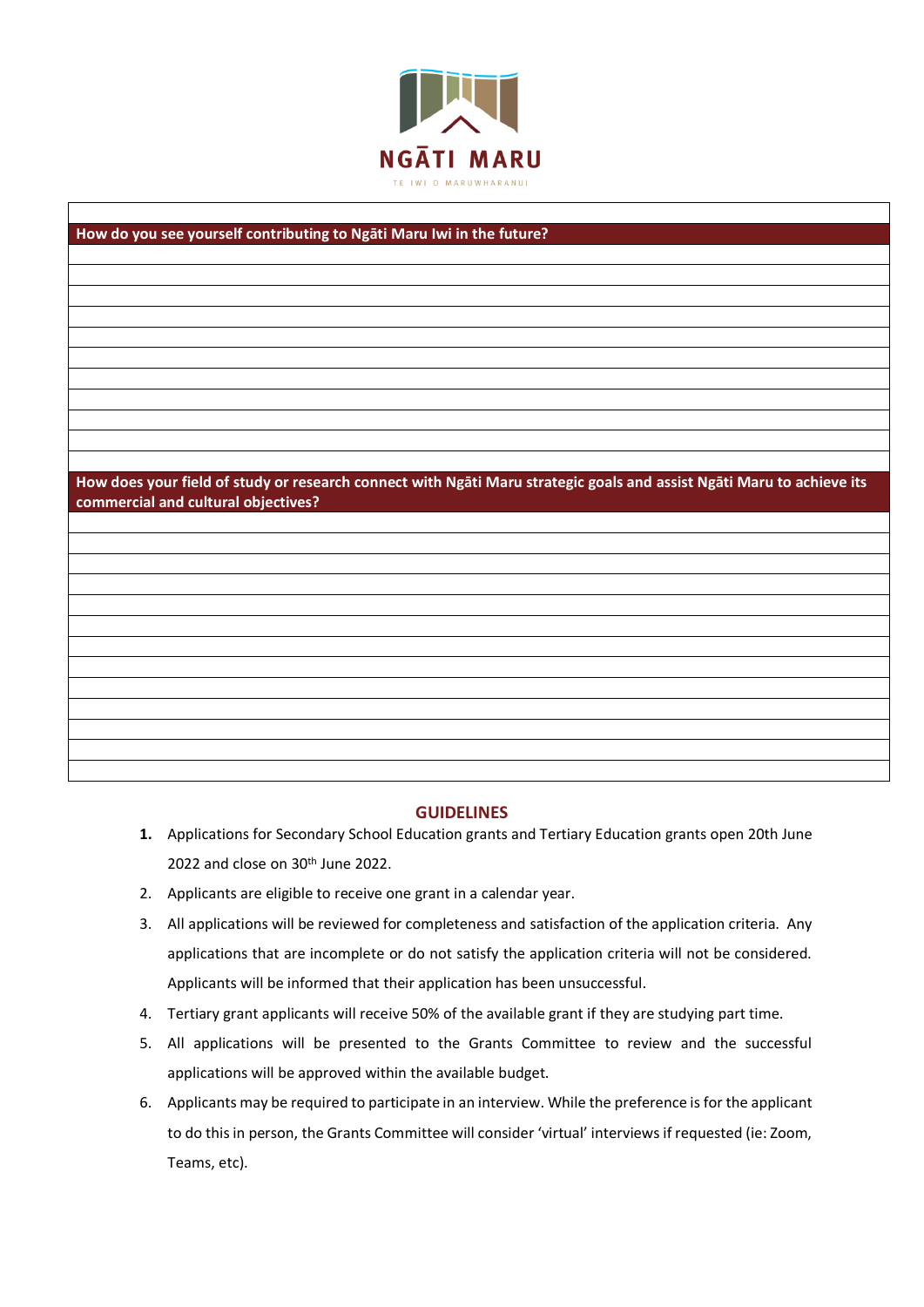

- 7. Maru Ora Charitable Trust is under no obligation to grant the maximum number of grants and has the discretion to reallocate grants subject to the annual budget.
- 8. The Grants Committee's decision is final and no correspondence will be entered into.
- 9. All applicants, successful or unsuccessful, will be notified of the outcome within ten (10) working days of the Grants Committee meeting.
- 10. All tertiary grant recipients are required to attend and make a brief speech at the Annual General meeting or a Hui-a Iwi.
- 11. The annual grants will be advertised on the Ngāti Maru website, and in Te Kāhui Maru communications.
- 12. Recipients of the tertiary grants must sign a Grant Agreement form accepting the conditions of the grant.

# **DECLARATION**

I confirm that the information provided in this application is true and accurate. I agree and understand that:

- I will be available for an interview if required.
- My name may be used to promote the grant through Ngāti Maru communications.
- I will only use the funds to advance my educational studies.
- If my application is incomplete that it will not be considered and will be declined.
- I am authorised to sign this application.
- I consent to sharing my email address with other Ngāti Maru grant recipients and applicants that are studying at the same institution.

| $\sim$<br>Signature | $\sim$ |
|---------------------|--------|
|---------------------|--------|

### **CHECKLIST FOR APPLICANTS**

| <b>Requirements</b>                     |  |  |  |  |  |
|-----------------------------------------|--|--|--|--|--|
| Confirmed registration of Ngati Maru    |  |  |  |  |  |
| Verified bank deposit slip attached     |  |  |  |  |  |
| Enrolment confirmation attached         |  |  |  |  |  |
| Verified results or transcript attached |  |  |  |  |  |
| Declaration signed                      |  |  |  |  |  |